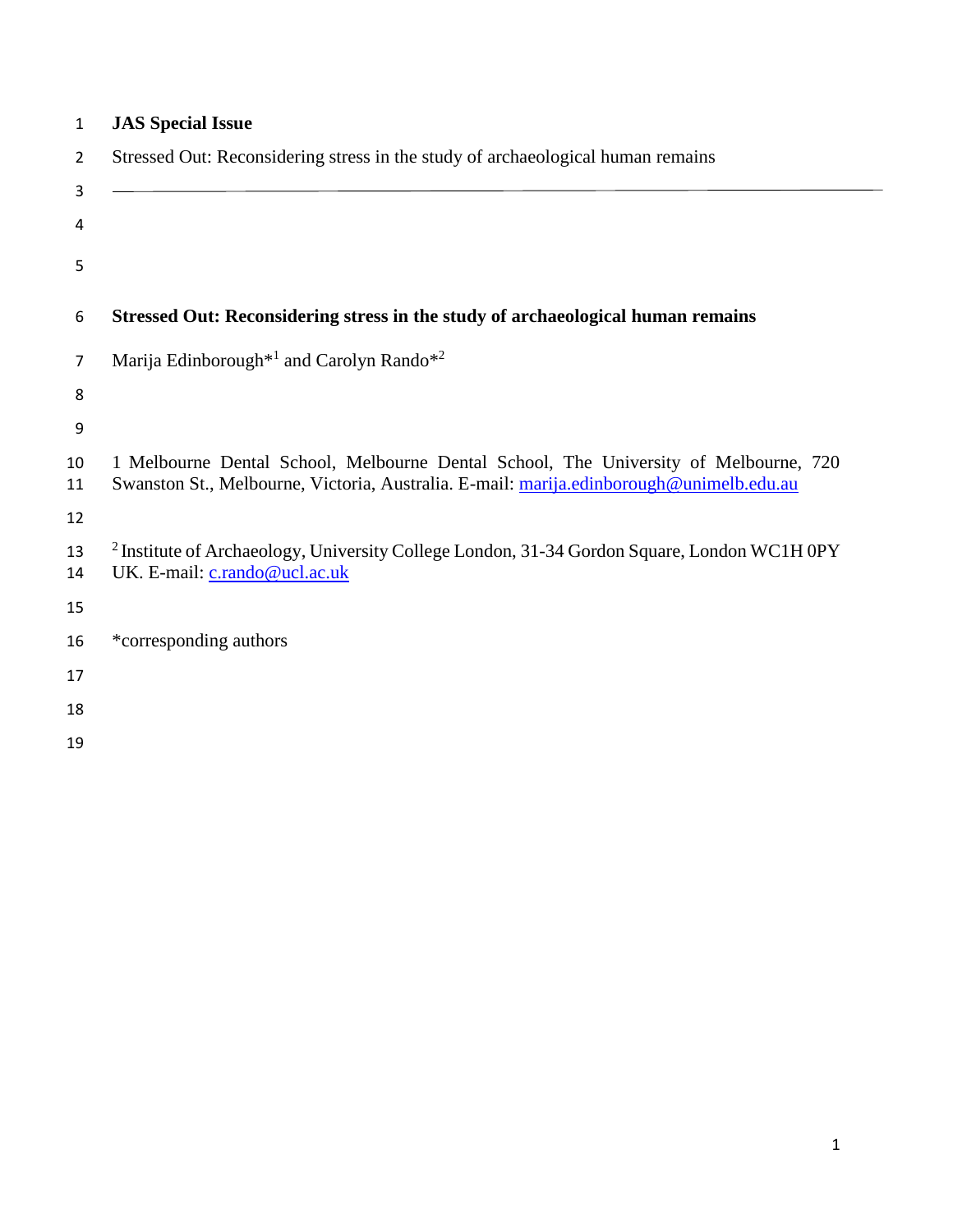## **Abstract**

 The term "stress" remains poorly defined, often misused, and has clearly lost its meaning in the study of archeological human remains. In this special issue we reconsider the use of this term in human remains research, to untangle what we actually mean when we say "stress" in archaeology. To this aim, we looked at this topic from two broad perspectives: dental anthropology and paleopathology. Based on revision of the previous work on this topic, the new contributions of this issue, and in the light of the rapid advancement in other medical disciplines, we conclude that the term "stress" is not suitable for the study of archaeological skeletal remains unless it is precisely defined (e.g. mechanical stress).

**Key words:** stress, skeletal remains, dental anthropology, paleopathology

#### **1. Introduction**

 The study of archaeological skeletal human remains has co-opted the term "stress", but it has remained poorly defined. The term is often misused, and, as noted by Hillson (2014, 204) "the word has ceased to have any clear meaning in bioarchaeology". The purpose of this special issue is to reconsider the use of this term in human remains research, and to define what we actually mean when we say "stress" in archaeology. To this aim, we looked at this topic from two broad perspectives: a) study of tooth malformations, defects, and pathology in dental anthropology; and b) non-specific indicators of disease in paleopathology.

 Structure and function of teeth have been widely used in the inquiry of either ancient or modern human populations to address numerous research questions. As long as the complexity of tooth formation processes are accounted for, the study of developmental defects of teeth can provide a general snapshot of life history parameters in a population or an individual observed. When it comes to study of (micro)structures of teeth with special emphasis on specific life-history parameters reconstruction (cf. Edinborough et al., 2020) and the interpretation of developmental defects such as enamel hypoplasia (cf. Antoine et al., 1999; Antoine et al., 2009), "stress" cannot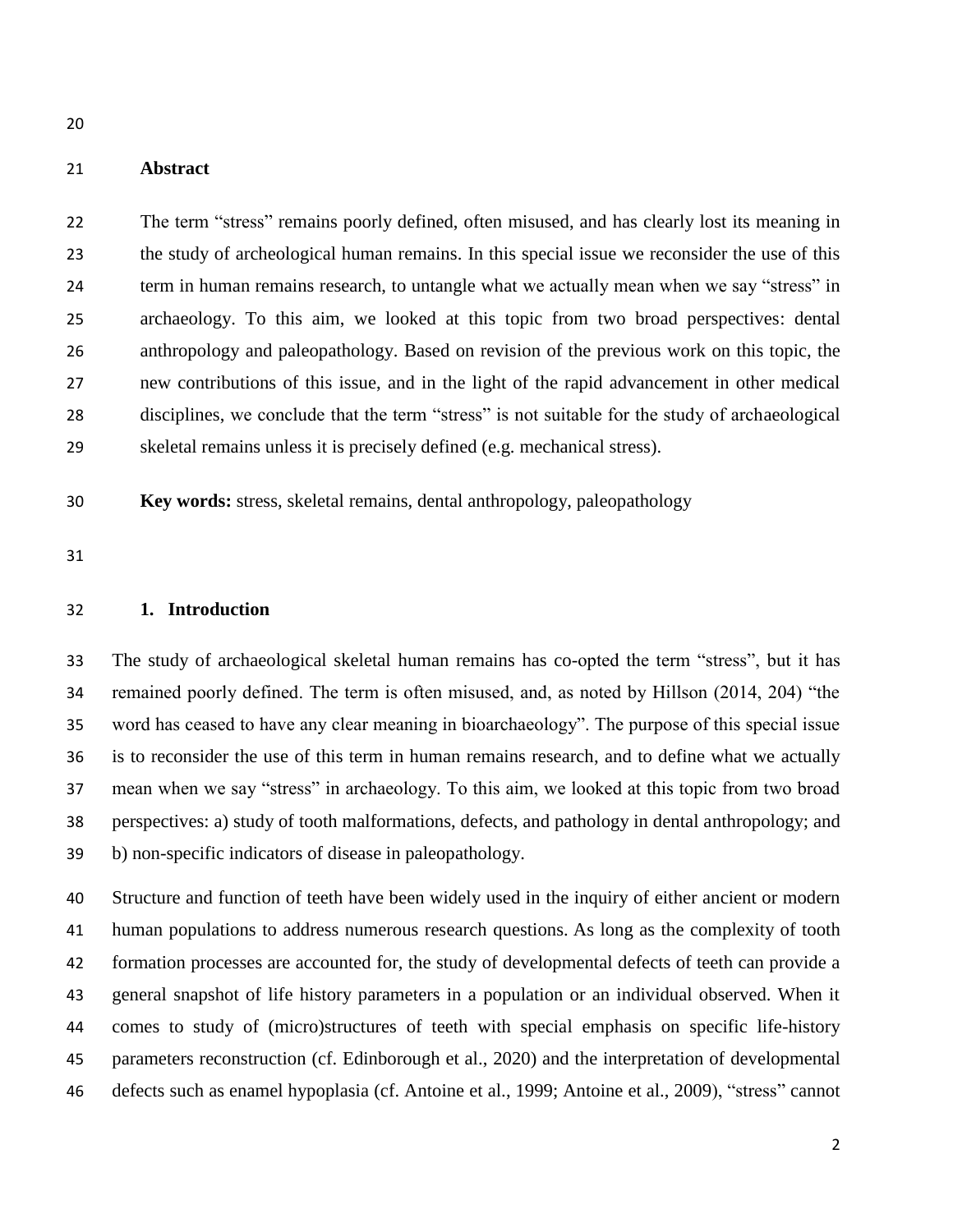be routinely assigned as their ultimate cause. In this special issue there are several studies tackling the problematic aetiology of enamel hypoplastic defects. These studies suggest more appropriate strategies in recording and interpreting results in studies on primates, including old world monkeys, extant great ape species, fossil hominin species and humans (O'Hara and Guatelli- Steinberg, 2020; Onaindia, 2020; Towle and Irish, 2020). One of the contributions in this special issue is opening a new direction for conceptualizing and identifying mental well-being of people in the past, using bruxism as a clinically related response to physiological stress (Foley, 2020).

 The examination of disease (and disease-load) in past populations is important, as it can provide answers to large scale questions about human activity and behaviour. One way in which palaeopathologists in the past have tried to explore this is by looking at so-called "indicators of stress" – especially in the remains of children. These indicators could include nutritional deficiencies, "non-specific infection", and retarded bone development. This umbrella usage of "stress" means that no effort has been made to unpick the true causative agents for these observed bony changes. We are now confronting this problem, focusing on diagnostic issues within the sub- field of palaeopathology. This special issue's contribution to this area of research is the re- evaluation of traditional markers of stress (periosteal reactions, porotic hyperostosis, and cribra orbitalia) when interpreting health through "non-specific stress indicators" in skeletal remains (Pilloud and Schwitalla, 2020).

**2. Defining the concept of stress**

 The word "stress" is now quite a common part of modern vernacular, but the true or correct meaning of the concept can be difficult to tease out. Despite nearly a century of research on various aspects of stress, investigators still find it difficult to achieve consensus on a satisfactory definition of this concept. Even less of a consensus has been reached on precisely defining the concept of stress in the study of human bones – the term stress has arguably been abused as it has been used to refer to such a wide range of detected conditions. It is currently used to indicate anything from the physiological response of the body to an event, to a psychological one (emotional distress), but, clinically (in the medical community) the meaning is quite specific and refers to the Selyean Stress Concept (Selye 1936, 1951, 1973) – colloquially known as the flight or fight response. Here, the body responds in a very specific way to "threatening" external agents, via neuroendocrine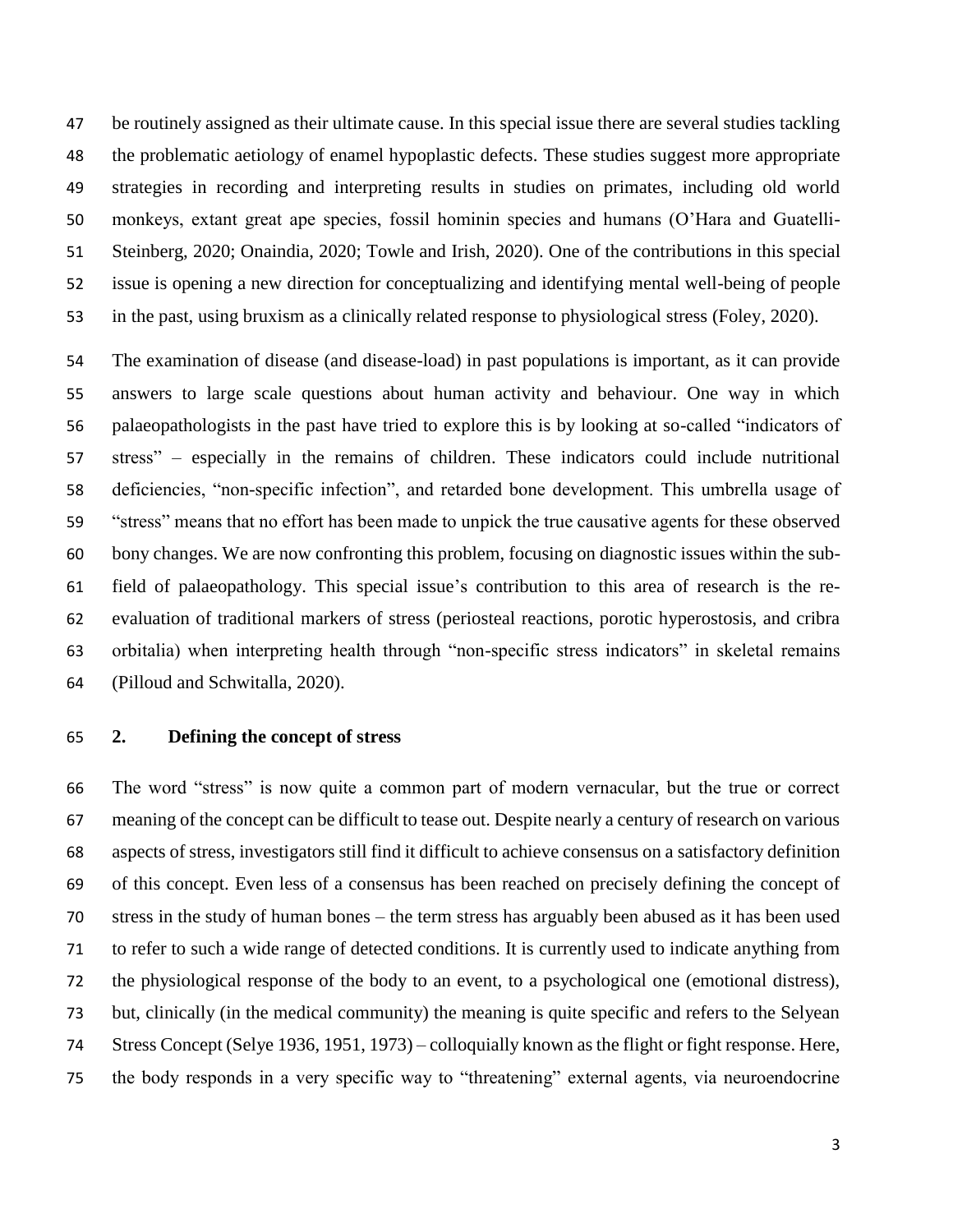responses, which, while beneficial in the short term, if experienced over a long period of time can cause enlargement of the adrenal glands and lymph nodes, as well as gastric ulcers (amongst other problems).

 Most of the "stress" studies simply define *stress* as circumstances that most people would find stressful, that is, stressors. On the other hand, Elliot and Eisdorfer's (1982) taxonomy to characterize these stressors has the advantage of distinguishing among five precisely defined categories of them, from the acute time-limited stressors to the distant stressors. Not all of these stressors will leave a trace on bones, and not all the lesions on bones could be linked to stress, but 84 all of the stressors could produce appropriate physiological responses. For example, exposure to chronic stressors might contribute to the course of diseases involving excessive nonspecific inflammation (e.g., multiple sclerosis, rheumatoid arthritis, coronary heart disease) and thereby increase risk for excess morbidity and mortality. For all these reasons, we have opened a two- folded discourse to better define the use of this term in bioarchaeology with the aim of more accurately identifying different types of stressors in our material, if possible.

 Numerous studies on teeth, belonging to fossil hominis, great apes and present humans, have shown that they record valuable information about the both regular development and various developmental disturbances. The identification of these macro- and microscopic defects of teeth is appealing, but it is a slippery road in terms of accurate scientific interpretation. An example of this is use of enamel defects in reconstruction of childhood development, as there are around 100 identified conditions which can cause enamel hypoplasia (cf. Goodman and Rose, 1991; Hillson, 2014; Smith 2018). Having hundreds of studies published on the topic, it is possible to group these causes of enamel hypoplasia in several broad categories, including specific illnesses; nutritional deficiencies; and metabolic disturbances caused by life events (Smith, 2018: 55, 229). Some of these causes have been discovered based on studies undertaken on captive primates (Schwartz et al., 2006; Smith, 2013), while only a small number of studies rely on results obtained from humans with documented life histories (e.g. Birch and Dean, 2014). When it comes to bioarcheological research of enamel defects, weaning process (e.g. Katzenebrg et al., 1996) and childhood malnutrition have been investigated in various specific contexts (Goodman and Rose, 1991; Larsen, 1995; Hillson, 2014; Lieberman, 2013). The main difficulty in such studies is to demonstrate or prove a causal relation between enamel defects and suspected disruptors. However,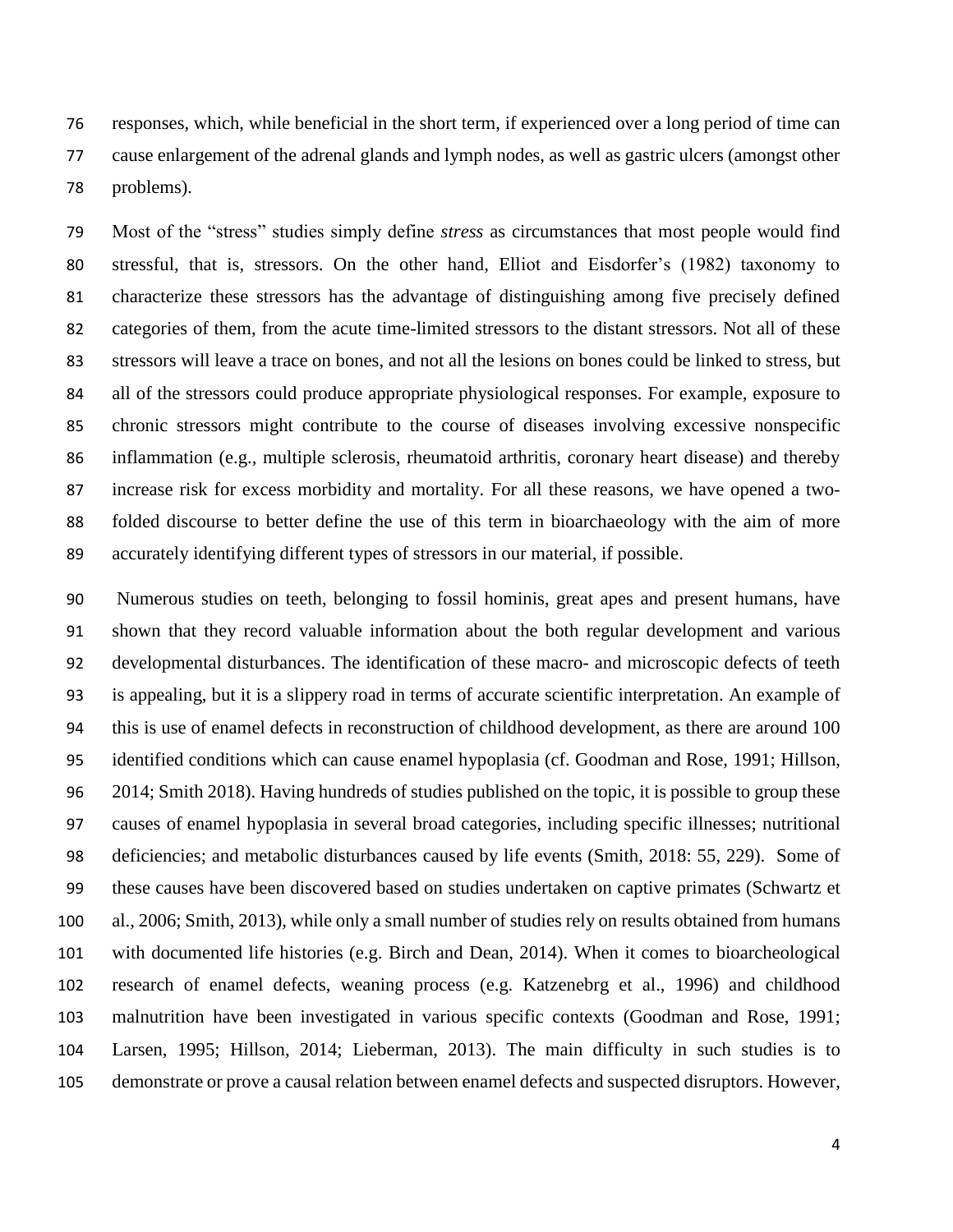many bioarcheologists choose to attribute those disruptors simply to a stressful childhood. Unfortunately, they are not telling us anything new and due to the abovementioned problem of equifinality we argue that using term "stress" is utterly inappropriate in those instances.

 Complex aetiology of enamel hypoplasia is not the only troublesome problem we face. Other dental tissues and bones also undergo complex formation processes and influences during development and ageing. Many more conditions will leave traces on bones which are recognized as paleopathological lesions. Identifying the aetiology of these skeletal conditions has significant implications for the interpretations of malnutrition and disease in past populations. Therefore, researchers should refrain themselves of attributing it all to unqualified "stress". An excellent example of how to reconstruct the complex aetiology of porotic hyperostosis and cribra orbitalia in a bioarcheological context can be found in work done by Walker and colleagues (2009). Their convining aetiological argument drew upon multiple evidential strands, namely clinical studies, historical data, and the bioarcheological context from which material derived. The term "stress" is not used a single time in the entire study (Walker et al 2009).

 There are studies when the use of term "stress" cannot be avoided due its precise definition, for instance when investigating mechanical stress loaded to bone. However, based on the extensive literature review presented above and the new contributions of this Special Issue, we argue that the non-specific or unqualified term should be avoided in future studies of bioarchaeological human remains. It is becoming more obvious that significant additional research needs to be done to better understand aetiology of various defects and pathological conditions of teeth and bones. To work toward solving these issues, we suggest undertaking of more cautious clinical studies on humans with documented life histories (cf. Birch and Dean 2014; Edinborough et al., 2020). Until then, it would be satisfying to design future questions in the studies of archaeological human skeletal remains in a conservative manner, having in mind what can and cannot be understood from archaeological human remains.

# **3. Health and "stress" in bioarcheology**

 In the study of archaeological skeletal remains the terms "health" and "stress" seem almost indivisible. That is based on one of the main preconceptions in paleodemography that there is a direct relationship between (statistically) calculated "stress markers'' and health of the individuals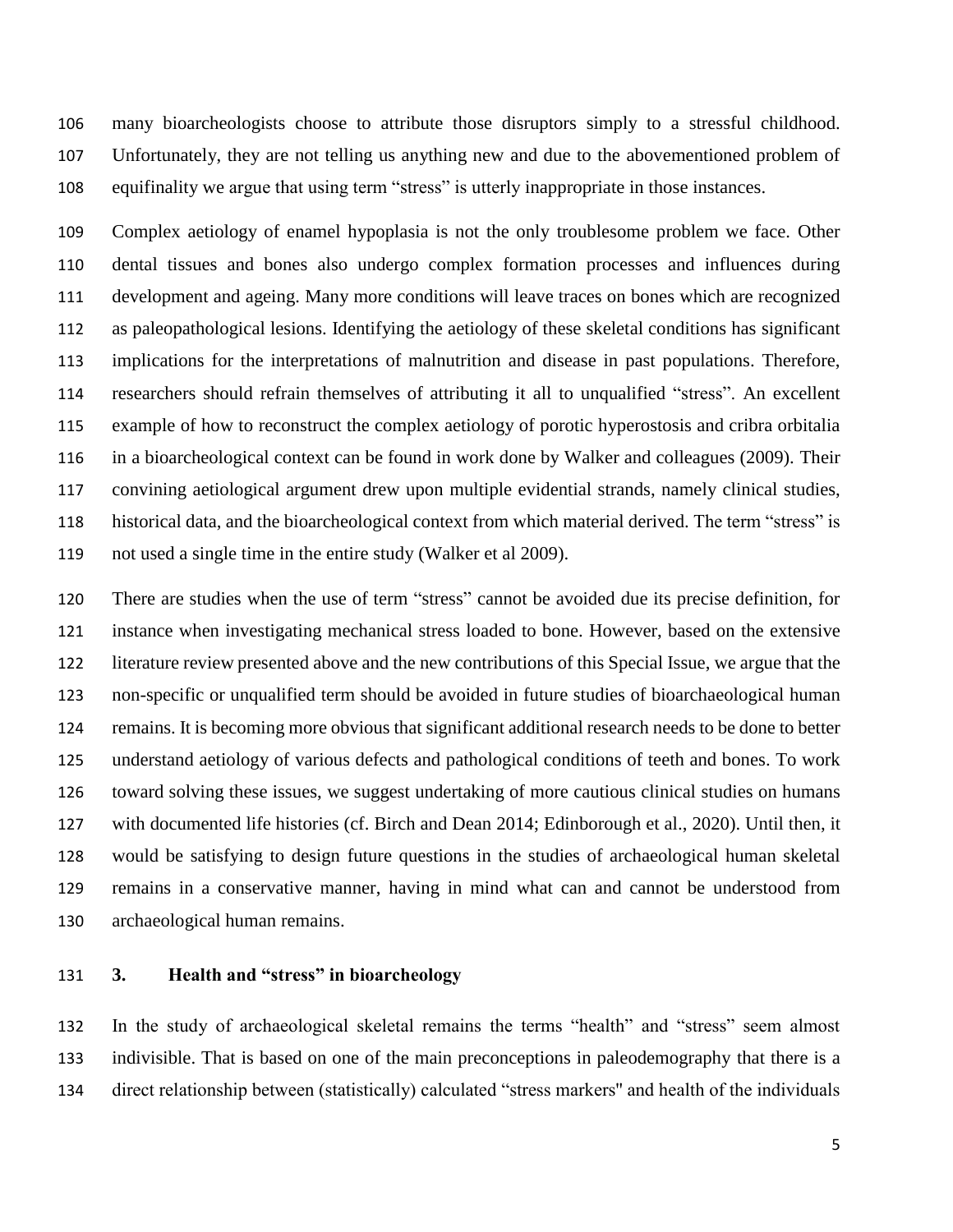(Wood et al., 1992). There are several issues with this approach, such as unclear definitions of both concepts in bioarchaeological studies, unresolved aetiologies of various "non-specific stress" markers, and ultimately the issue of osteological paradox as pointed by Wood and colleagues (1992). We have tackled the terminology regarding the "stress" both in bioarcheology and in a broader context in the text above. When it comes to the health of people in the past, it is even harder to estimate it than with living individuals. The World Health Organisation's definition of health, which remains unchanged from 1948, states: "Health is a state of complete physical, mental and social well-being and not merely the absence of disease or infirmity" (Official Records of 143 WHO, no. 2, p.  $100<sup>1</sup>$ ). In the study of skeletal remains, it is almost impossible to reconstruct health as defined above. Starting with physical well-being, we are able to estimate only the lack of disease to a certain measure when examining teeth and bones. The social well-being interpretation in bioarcheology relies on our insight into an individual's socio-economic status from associate material culture remains and various evidence of diet. Estimating mental well-being in past populations and individuals is an even riskier endeavor. For example, the relationship between chronic depression and bone mineral density has been suggested in a number of studies (e.g. Furlan *et al*. 2005; Yirmiya 2009; Williams *et al.* 2008), but there is no method in bioarcheology to extrapolate this sort of information from skeletal remains. As pointed out in Hillson (2014), in a chapter on this topic, the concept of health will be defined in different ways among doctors, evolutionary biologists, or physiologists, depending on their particular concerns. In the same chapter, he also explains how measuring health through "unhealth", an approach taken by WHO (World Health Organization, 2010), is almost impossible in bioarcheology, primarily due to complexity of archeological assemblages.

 The current view of many anthropologists regarding the relationship between health and stress is reflected in the Special Issue of the American Journal of Physical Anthropology (2014). This issue resulted from a symposium organized for the 2013 meeting of the American Association of Physical Anthropologists and attempted to reconcile "stress" and "health", using a multidisciplinary approach in the interpretation of these concepts in physical anthropology. They state that a "middle ground built by communicating across anthropology's subfields" is required

 $\overline{a}$ 

 Preamble to the Constitution of WHO as adopted by the International Health Conference, New York, 19 June - 22 July 1946; signed on 22 July 1946 by the representatives of 61 States (Official Records of WHO, no. 2, p. 100) and entered into force on 7 April 1948.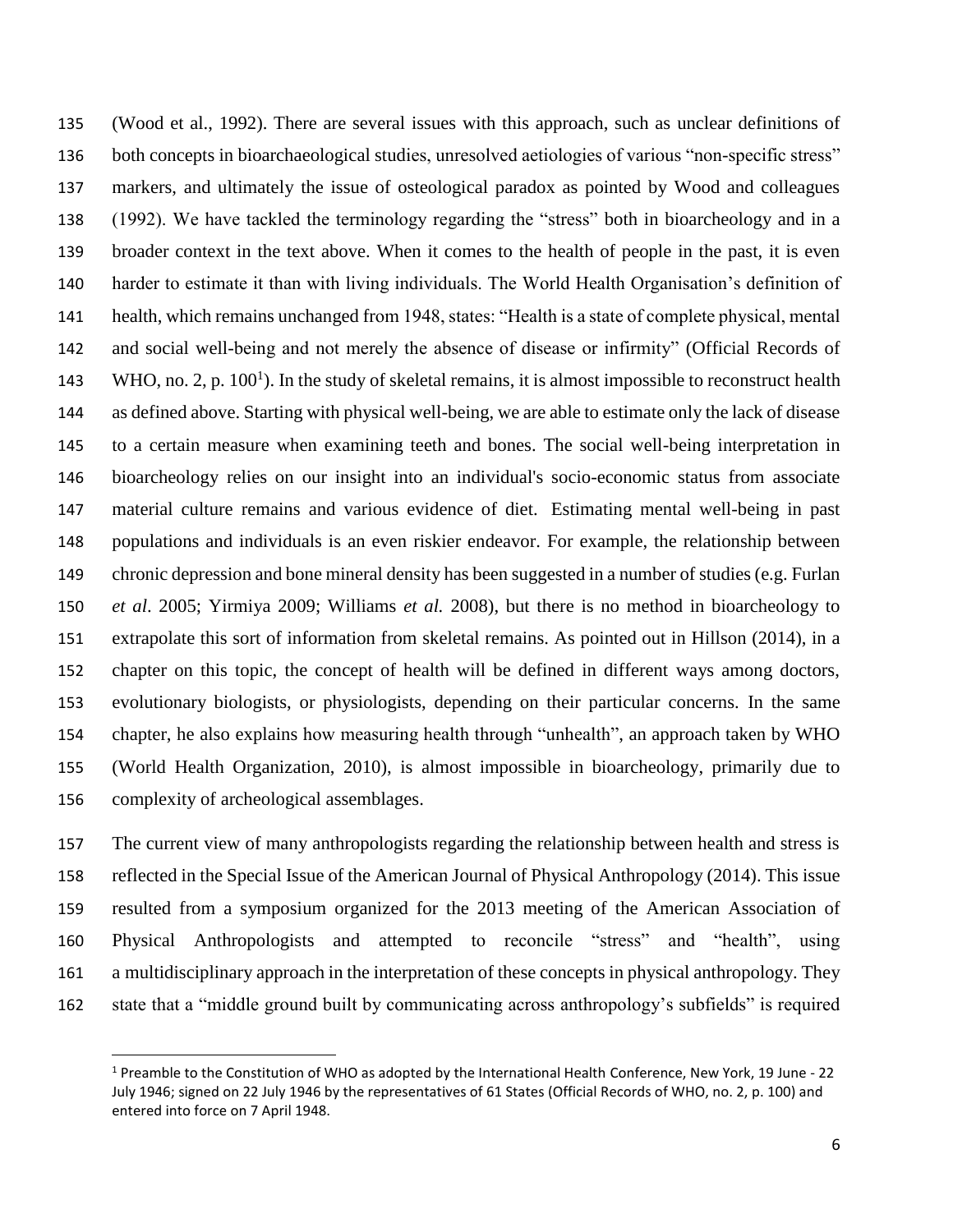to infer past human health from skeletal stress (Reitsema and McIlvaine, 2014). Based on previous work on the topic, they define "stress as a physiological change caused by strain on an organism from environmental, nutritional, and other pressures (Huss-Ashmore et al., 1982; Goodman et al., 1988)". They suggest this as a useful proxy for estimating some aspects of past health (Reitsema and McIlvaine, 2014). Whilst they agree that the concept of health is hard to define in physical anthropology, they suggest that physiological changes in the body as a result of stress are can be observed as "unhealthy" although there are successful examples of human adaptation and adaptabilitive responses (Seckler, 1980; Stuart-MacAdam, 1995; Reitsema and McIlvaine, 2014). They recommended that we should work on a better understanding of physical manifestations of poor health, disease, malnutrition, and stress, and severity of their functional consequences to better estimate stress and human health in the past (Reitsema and McIlvaine, 2014).

 In our opinion, we need to shift our attention from "reconstruction of health" to better identification of disease and human adaptations to the external influencesin the past. With the rapid advancement of many analytical techniques in biology, medicine and chemistry, we also need to develop more robust recording systems for the study of skeletal remains. By working with known aspects of the pathological process from the cellular level upward, we will be able gain new insights into the evolution of important human diseases.

### **4. Contribution of this issue**

 One of the topics tackled in this special issue is the use of dental defects as indicators of "non- specific stress" during dental development in studies of paleoanthropological and archaeological samples. The defect that is most commonly associated with "stress" in childhood is enamel hypoplasia for various reasons. One of the reasons is certainly the fact that enamel hypoplasia is a defect which can be easily observed macroscopically. As there exist standardized and straightforward ways for scoring this defect, it gave many researchers, dare we say, the false confidence to interpret its etiology in a very simplified manner. That is how the presence of enamel hypoplasia became an ultimate measure of childhood stress.

 When it comes to studies of enamel defects among fossil hominins and understanding the relationships among perikymata spacing, enamel extension rate, striae of Retzius angles at the outer enamel surface, enamel formation time, and enamel defect expression, are important for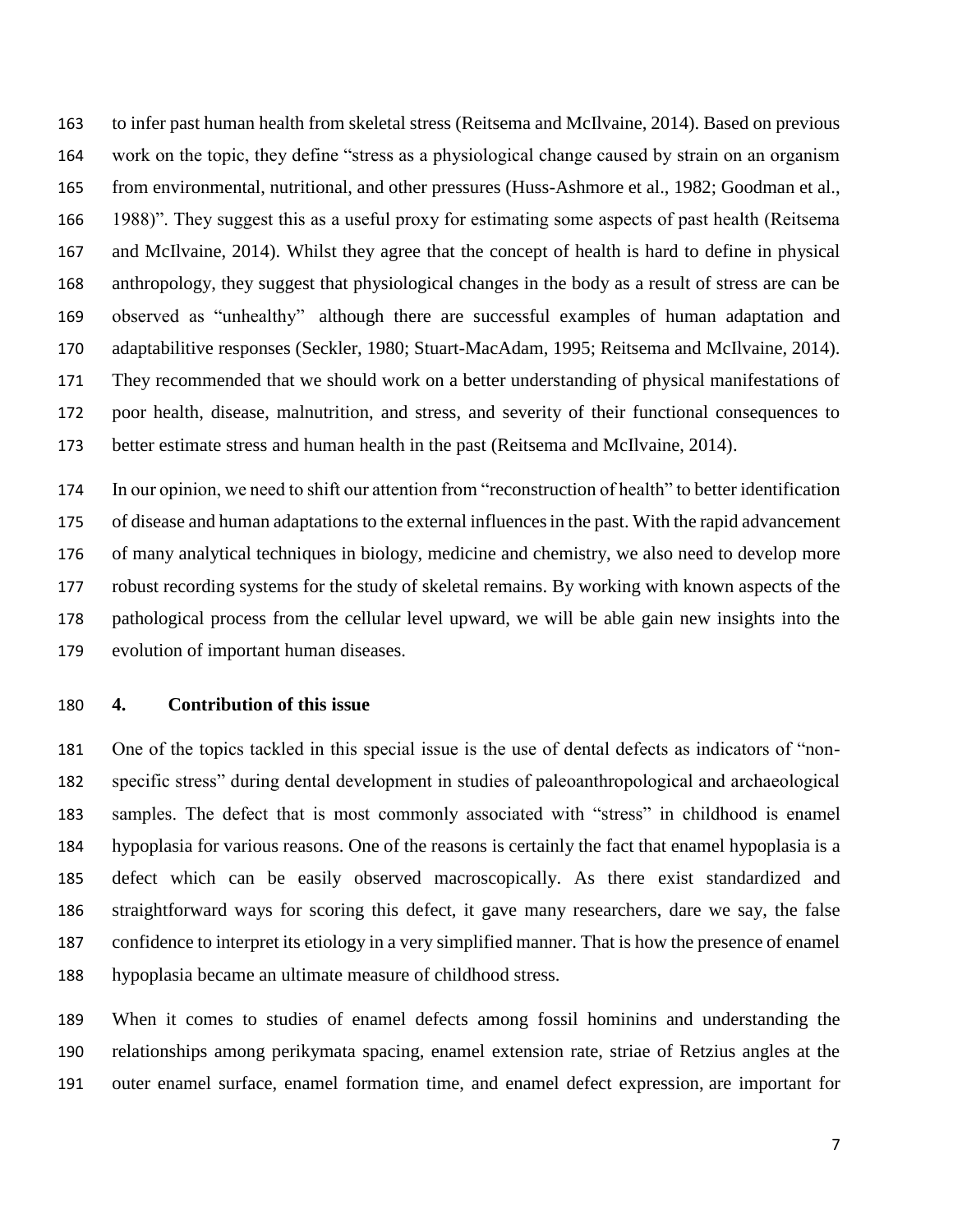inter-specific comparisons as pointed out in O'Hara and Guatelli-Steinberg (2020) in a contribution to this issue. They argue that the influence of enamel growth variables on linear enamel hypoplasia (LEH) expression needs to be understood more clearly before LEH can be used as an informative stress indicator in bioarchaeology and paleoanthropology. They based their hypothesis on the large body of work exploring fossil hominin enamel formation mode and tempo in relation to the location in a tooth. These studies include comparisons between Paranthropus and Australopithecus canine lateral formation time, which is shorter in Paranthropus (Bromage and Dean, 1985; Beynon and Dean, 1988; Dean and Reid, 2001; Dean et al., 2001). It has also been suggested that they also have fewer defects per canine (Guatelli-Steinberg, 2008), as well as the shallower enamel defects. This can be indicative of the more acute angles Retzius planes form with the outer enamel surface in Paranthropus as compared to Australopithecus (Beynon and Dean, 1988). When enamel formation time is compared between anatomically modern humans and Neandertals, it differs for most teeth (Smith et al., 2010), but significant differences have been identified in their perikymata distributions (Ramirez-Rozzi and Bermudez de Castro, 2004; Guatelli-Steinberg et al., 2007). In their study, they evaluate the influence of these intrinsic factors of enamel on enamel defect expression (e.g., linear enamel hypoplasia) on canines, by comparing two sympatric primate species *Macaca fascicularis* and *Trachypithecus cristatus*, accounting for the sexes of each species. They found that lateral enamel formation time is not associated with total defect counts per tooth and that perikymata spacing does not explain species-level differences in defect counts. Between sexes of the same species, they found that females acquired more defects faster and had more tightly packed perikymata, which may be related to underlying striae of Retzius angles and enamel extension rates. They conclude that enamel growth variables may be playing a large role in enamel defect expression and should be considered further in both bioarchaeology and paleoanthropology studies.

 There is an ongoing debate if different types of enamel defects, when observed in a single dentititon, have different aetiologies or they occur as consequence of the crown position and tooth involved (Goodman and Rose, 1990; Hillson and Bond, 1997; Lovell and Whyte, 1999; Guatelli- Steinberg, 2004; Bocaege et al., 2010; Radović and Stefanović 2013; Hassett, 2012; 2014; Hillson, 2014; Lorentz et al., 2019). The contribution by Towle and Irish (2020) to this issue is offering a way forward when it comes to recording and interpreting different types of enamel defects in samples from archaeological and palaeoanthropological contexts. In their study undertaken on two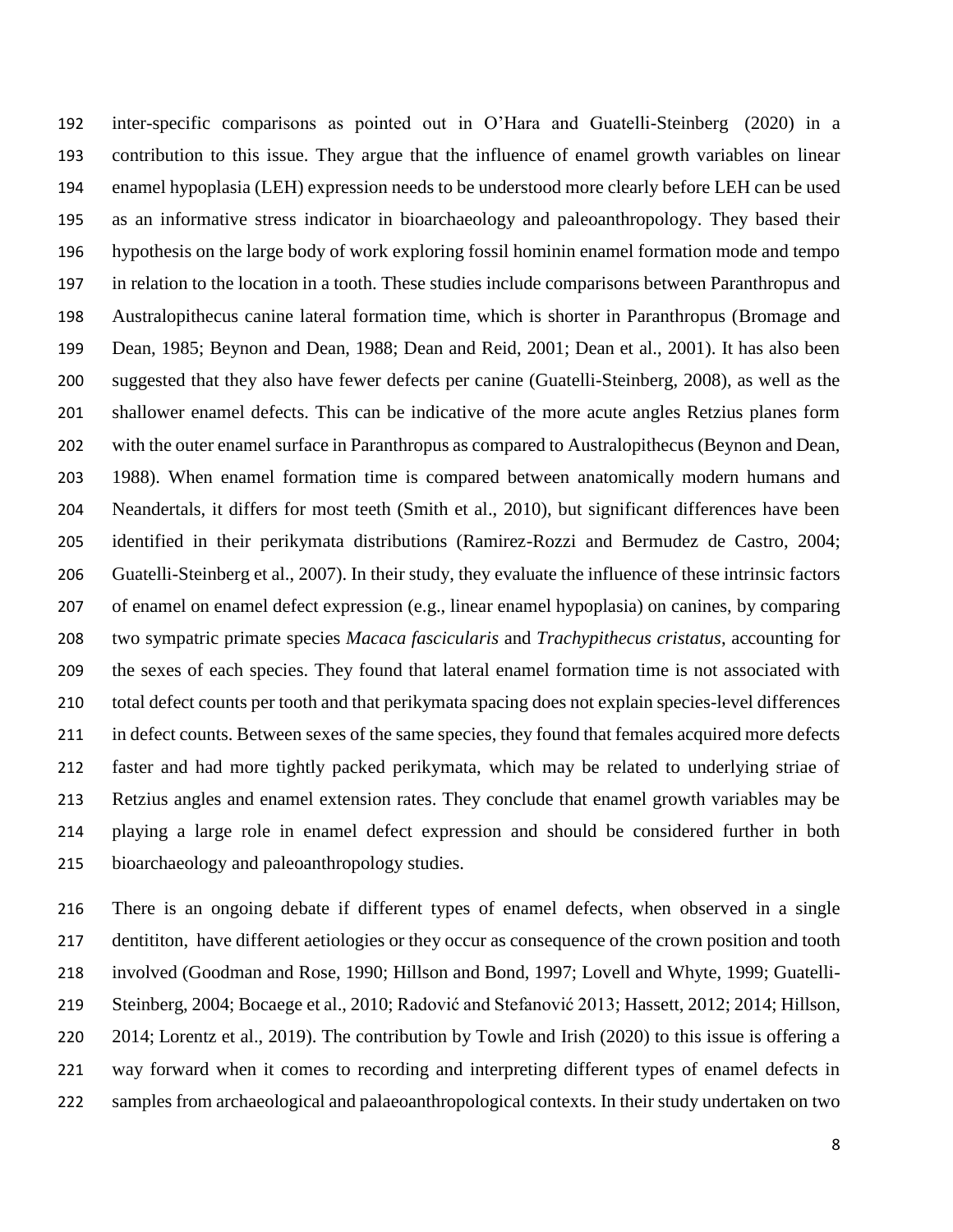extant great ape species and three fossil hominin species, they recorded all types of macroscopic enamel hypoplasia, including pitting, linear, plane and localised type defects. Based on their results, they highlighted how proportions of different kinds of enamel hypoplasia varies substantially between samples. They also showed how tooth properties (e.g., tooth morphology, developmental timing/speed, and enamel structure) affect the likelihood of specific types of enamel hypoplasia forming along with environmental and genetic factors. All these can heavily influence frequencies of the observed defects. They urge that future studies do not include only one form of enamel hypoplasia or focus on only one tooth type when comparing developmetal defects between populations as they may miss crucial information. Their suggestion is to record different types of defects separately, for all teeth, and then consider how genetic, environmental and tooth property factors may influence population differences. In our opinion, this strategy in recording enamel defects will ensure there is enough information for the authors worldwide dealing with this issue to make statistically informed and valid comparisons, before there is enough data on precise aetiology of these defects.

 In her contribution to this special issue Foley (2020) is opening a new path for conceptualizing and identifying stress in past populations using bruxism as a clinically related response to physiological stress. A strong relationship between psychosocial stress and bruxism has been reported in a number of clinical studies (Manfredini and Lobbezoo, 2009; Abekura et al. 2011; Wieckiewicz et al., 2014; Karakoulaki et al., 2015; Yap and Chua, 2016; Azevedo et al. 2018; Saczuk et al., 2019). The consequences of such habitual teeth clenching and grinding (i.e bruxing behaviour), and associated severe attrition, are often the loss of dental hard tissue, and formation of a flat occlusal plane. This may lead to exposure of sensitive dentine tissue, and can induce hypercementosis, muscle hypertrophy, and even temporomandibular disorders and the development of tori (Lavigne et al. 2008; Berkovitz et al 2009; Yap and Chau, 2016). Many of these features are easily observable in archaeological human remains, however bruxism is very rarely reported in bioarchaeology. Lack of a clear diagnostic criteria is one of the reasons for this under examination of bruxism in studies of past dentitions. In her review of correlation of bruxism and stress Foley also suggests (2020) some starting diagnostic approach for identification of bruxism in skeletal remains. She emphasised that "the identification of bruxism may provide novel osteobiographic insights into individual, rather than communal, experience with psychosocial stress and anxiety" which can be achieved through an "approach that considers a suite of possible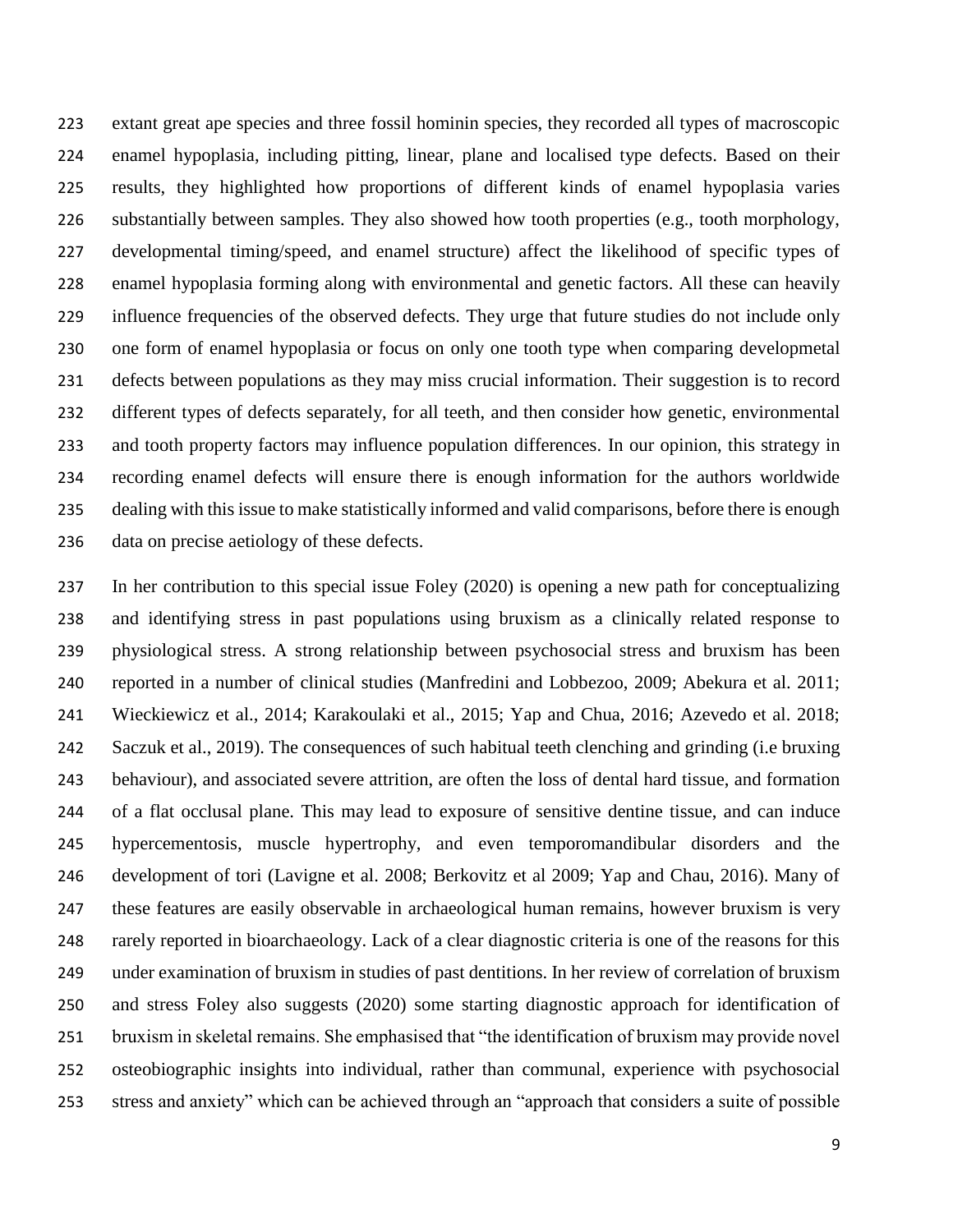indicators in concordance with careful, population-specific micro-and macro- dental wear analysis" (Foley 2020).

 When it comes to interpretation of health through "non-specific stress indicators" in skeletal remains, Pilloud and Schwitalla (2020) choose to re-evaluate traditional markers of stress (periosteal reactions, porotic hyperostosis, and cribra orbitalia) when interpreting these complex phenomena. They chose to investigate this in a large archaeological collection of more than 3000 skeletons from pre- and post-contact central California (3050 BC – AD 1899). The study illustrates the methodological and theoretical issues and represent a way forward in interpretations of skeletal stress considering the role of the osteological paradox (DeWitte, 2014; Wilson, 2014; Radović et al. 2015; Kyle, et al., 2018, Marklein, et al., 2016; Yaussy, et al., 2016). Their study showed that the prevalence of and variation within periosteal reactions, porotic hyperostosis, and cribra orbitalia cannot be simply linked to episodes of external "stress" and change (e.g. environmental disruptions, European contact). They suggest that the interpretations of these skeletal lesions should rely on clinical literature, as it should also be regionally appropriate and incorporate archaeological and climatic data (Pilloud and Schwitalla, 2020).

#### **5. Conclusion**

 In sum, we suggest avoiding the use of the term "stress" in the study of archeological human remains, unless it is precisely qualified, e.g., "mechanical stress". As there are limits on the interpretations of causal relations between various disruptors and their traces in skeletal material, more cautious clinical studies involving humans with documented life histories are needed. In our opinion, instead of trying to reconstruct health and well-being of the people in the past, we need to focus our attention on more accurate identification of disease and human adaptation to the environment in the past, where possible. By relying on known aspects of many pathological processes at both micro- and macroscopic levels, we are now able to develop more robust recording systems for the analyses of skeletal remains. This in turn allows us to construct better research questions that achieve powerful new insights into the evolution of important human diseases. With the rapid advancement of many scientific analytical techniques, such as metagenomic analyses and the next generation sequencing (NGS), it will soon be possible to routinely identify human pathogens which do not leave visible traces on bones and teeth. Studying disease and disease loading in the past fosters a crucial understanding of the origins and transmission of modern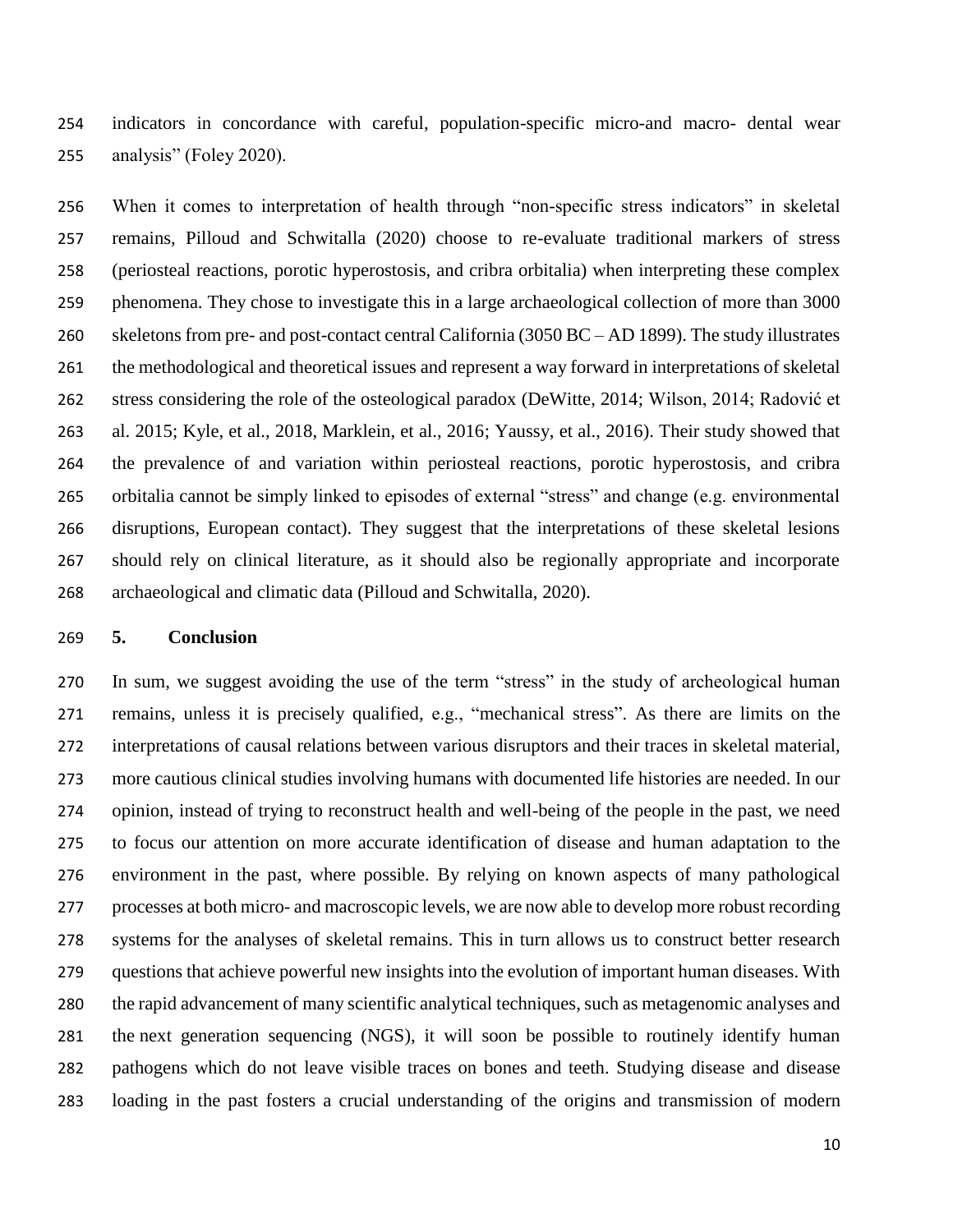diseases, and human adaptations and responses to them. This knowledge can help us better plan for the advent and progression of current and future epidemics which are currently the most significant threat to our species.

### **Acknowledgments:**

 We would like to thank the UCL Institute of Archaeology for hosting the important "Stressed Out" conference in 2017, where these papers were first presented and our advisory group: Simon Hillson, Tony Waldron, Daniel Antoine, Albert Zink, and Kevan Edinborough.

#### **References**:

 Abekura, H., Tsuboi, M., Okura, T., Kagawa, K., Sadamori, S., Akagawa, Y., 2011. Association between sleep bruxism and stress sensitivity in an experimental psychological stress task. Biomed. Res. 32 (6), 395–399. https://doi.org/10.2220/biomedres.32.395.

 Antoine, D. M., Dean, M. C., Hillson, S. W., 1999. The periodicity of incremental structures in dental enamel based on the developing dentition of post-Medieval known-age children. In Mayhall, J. T. & Heikinnen, T. (eds.), Dental Morphology '98. Oulu: Oulu University Press, pp. 48-45.

 Antoine, D., Hillson, S., Dean, M.C., 2009. The developmental clock of dental enamel: a test for the periodicity of prism cross-striations in modern humans and an evaluation of the most likely sources of error in histological studies of this kind. J. Anat. 214 (1), 45–55. <https://doi.org/10.1111/j.1469-7580.2008.01010.x>

Azevedo, M.R., Sena, R., Freitas, A.M.D., Silva, A.N., Lamounier Júnior, E.A., Soares, A. B.,

2018. Neuro-behavioral pattern of sleep bruxism in wakefulness. Res. Biomed. Eng. 34 (1), 1–8.

[https://doi.org/10.1590/2446-4740.06617.](https://doi.org/10.1590/2446-4740.06617)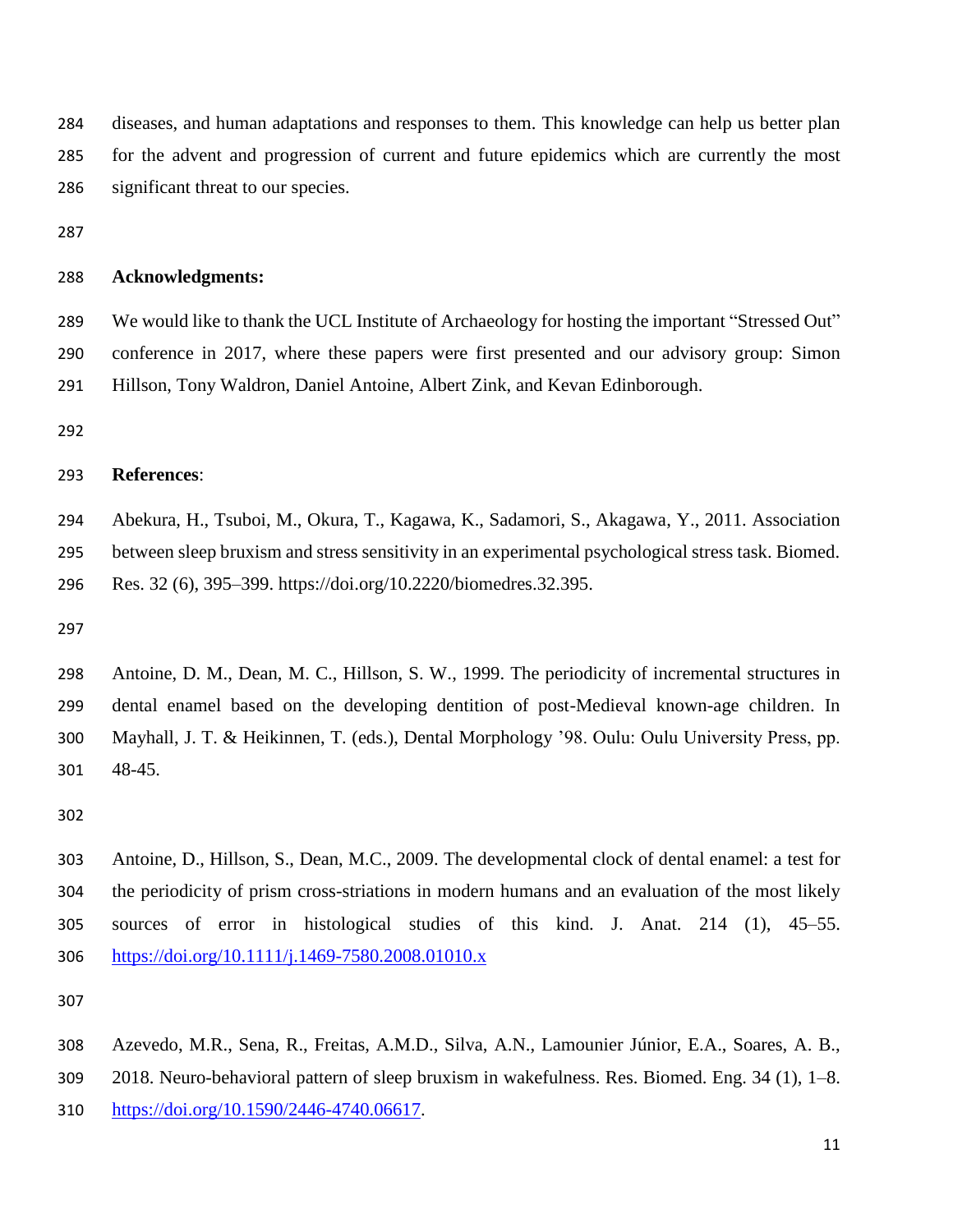- 
- Berkovitz, B.G, Holland, G., Moxham, B., 2009. Oral Anatomy, Histology and Embryology, 4th ed, Elsevier Limited, Beijing.

 Beynon, A.D., Dean, M.C., 1988. Distinct dental development patterns in early fossil hominids. Nature 335, 509–514.

 Birch, W., Dean, D.M., 2014. A method of calculating human deciduous crown formation times and estimating the chronological ages of stressful events occurring during deciduous enamel formation. J. Forensic Leg. Med. 22, 127–144.

- Bocaege, E., Humphrey, L.T., Hillson, S., 2010. Technical note: a new three-dimensional
- technique for high resolution quantitative recording of perikymata. Am. J. Phys. Anthropol. 141 (3), 498–503.

 Bromage, T.G., Dean, M.C., 1985. Re-evaluation of the age at death of immature fossil hominids. Nature 317, 525–527.

 Dean, M.C., Reid, D.J., 2001. Perikymata spacing and distribution on hominid anterior teeth. Am. J. Phys. Anthropol. 116, 209–215.

- Dean, C., Leakey, M.G., Reid, D., Friedemann, S., Schwartz, G.T., Stringer, C., Walker, A., 2001.
- Growth processes in teeth distinguish modern humans from Homo erectus and earlier hominins. Nature 414, 628–631.
-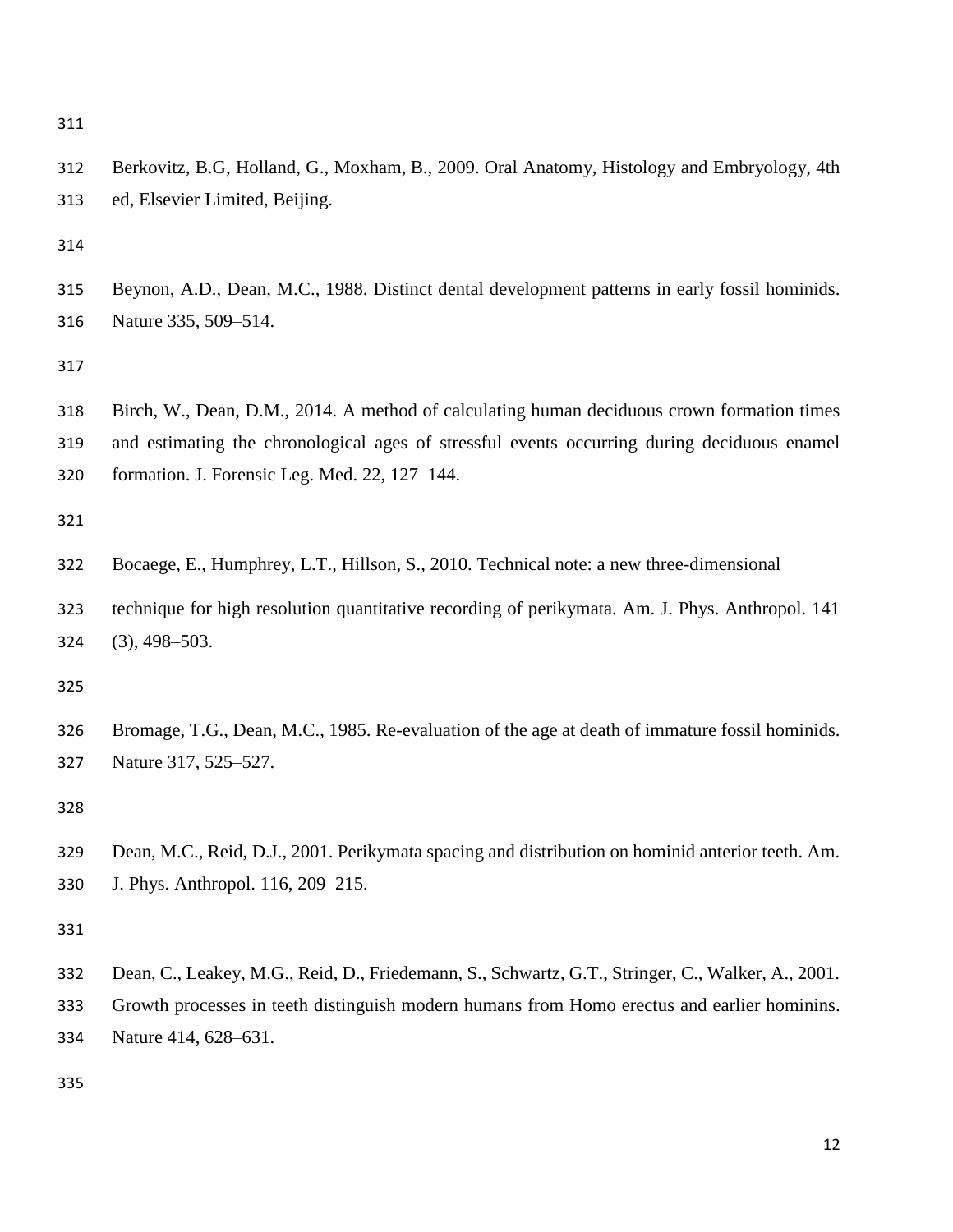- DeWitte, S.N., 2014. Differential survival among individuals with active and healed periosteal new bone formation. Int. J. Paleopathol. 7, 38–44.
- 
- Edinborough, M., Pilgrim, M., Fearn, S., Cvetković, A., Mihailović, B., Grbić, R., Edinborough, K., 2020. Mineralisation within human tooth cementum identified by secondary ion mass spectrometry. J. Anal. At. Spectrom. DOI: 10.1039/D0JA00045K
- 
- Elliott, G.R., Eisdorfer, C.,1982. Stress and Human Health. Springer, New York.

- Foley, A., 2020. The daily grind: Assessing bruxism as a potential indicator of stress in archaeological human remains. J. Archaeol. Sci. 117 (2020) 105117.
- https://doi.org/10.1016/j.jas.2020.105117
- 
- Furlan, P.M., Have, T.T., Cary, M., Zemel, B., Wehrli, F., Katz, I.R., Gettes, D.R., Evans, D.L. 2005. The role of stress-induced cortisol in the relationship between depression and decreased
- bone mineral density. Biol. Psychiatry. 57, 911–917.

https://doi.org/10.1016/j.biopsych.2004.12.033

 Goodman, A.H., Thomas, R.B., Swedlund, A.C., Armelagos, G.J., 1988. Biocultural perspectives on stress in prehistoric, historical, and contemporary population research. Yrbk. Phys. Anthropol.

31, 169–202.

 Goodman, A.H., Rose, J.C., 1990. Assessment of systematic physiological perturbations from dental enamel hypoplasias and associated histological structures. Yrbk. Phys. Anthropol. 33, 59– 110.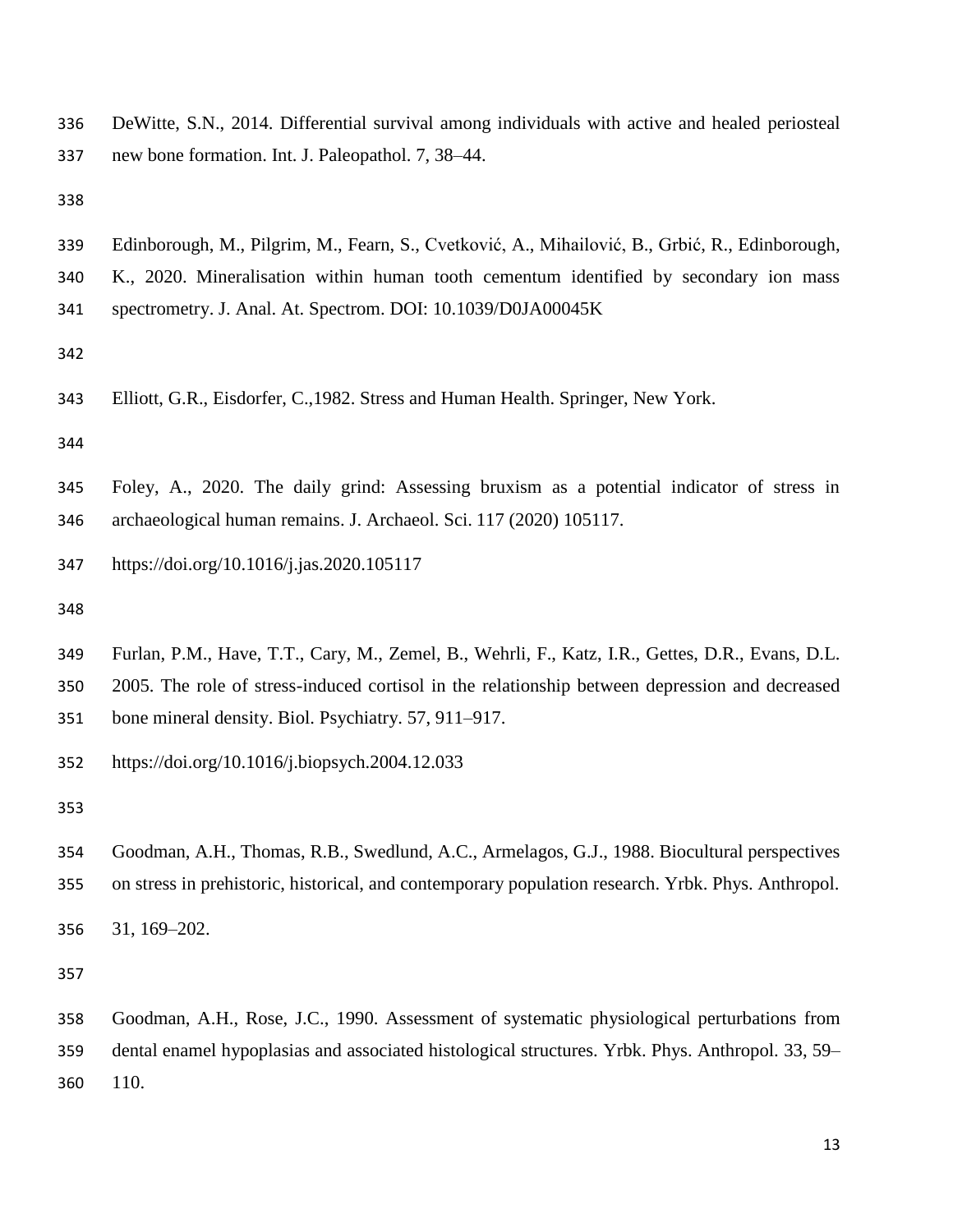Goodman, A.H., Rose, J.C., 1991. Dental enamel hypoplasias as indicators of nutritional stress. In Kelley, M.A., Larsen, C.S. (Eds.), Advances in Dental Anthropology. New York: Wiley-Liss, pp. 279–293.

 Guatelli-Steinberg, D., 2004. Analysis and significance of linear enamel hypoplasia in Plio-Pleistocene hominins. Am. J. Phys. Anthropol. 123, 199–215.

- Guatelli-Steinberg, D., 2008. Using perikymata to estimate the duration of growth disruptions in
- fossil hominin teeth: issues of methodology and interpretation. In: Irish, J., Nelson, G. (Eds.),
- Technique and Application in Dental Anthropology. Cambridge University Press, pp. 71–85.

 Guatelli-Steinberg, D., Benderlioglu, Z., 2006. Linear enamel hypoplasia and the shift from irregular to regular provisioning in Cayo Santiago rhesus monkeys (*Macaca mulatta*). Am. J. Phys. Anthropol. 131, 416–419. https://doi.org/10.1002/ajpa.20434.

 Guatelli-Steinberg, D., Reid, D.J., Bishop, T.A., 2007. Did the lateral enamel of Neandertal anterior teeth grow differently from that of modern humans? J. Hum. Evol. 52, 72–84. [https://doi.org/10.1016/j.jhevol.2006.08.001.](https://doi.org/10.1016/j.jhevol.2006.08.001)

 Hassett, B.R., 2012. Evaluating sources of variation in the identification of linear hypoplastic defects of enamel: a new quantified method. J. Archaeol. Sci. 39 (2), 560–565.

 Hassett, B.R., 2014. Missing defects? A comparison of microscopic and macroscopic approaches to identifying linear enamel hypoplasia. Am. J. Phys. Anthropol. 153 (3), 463–472.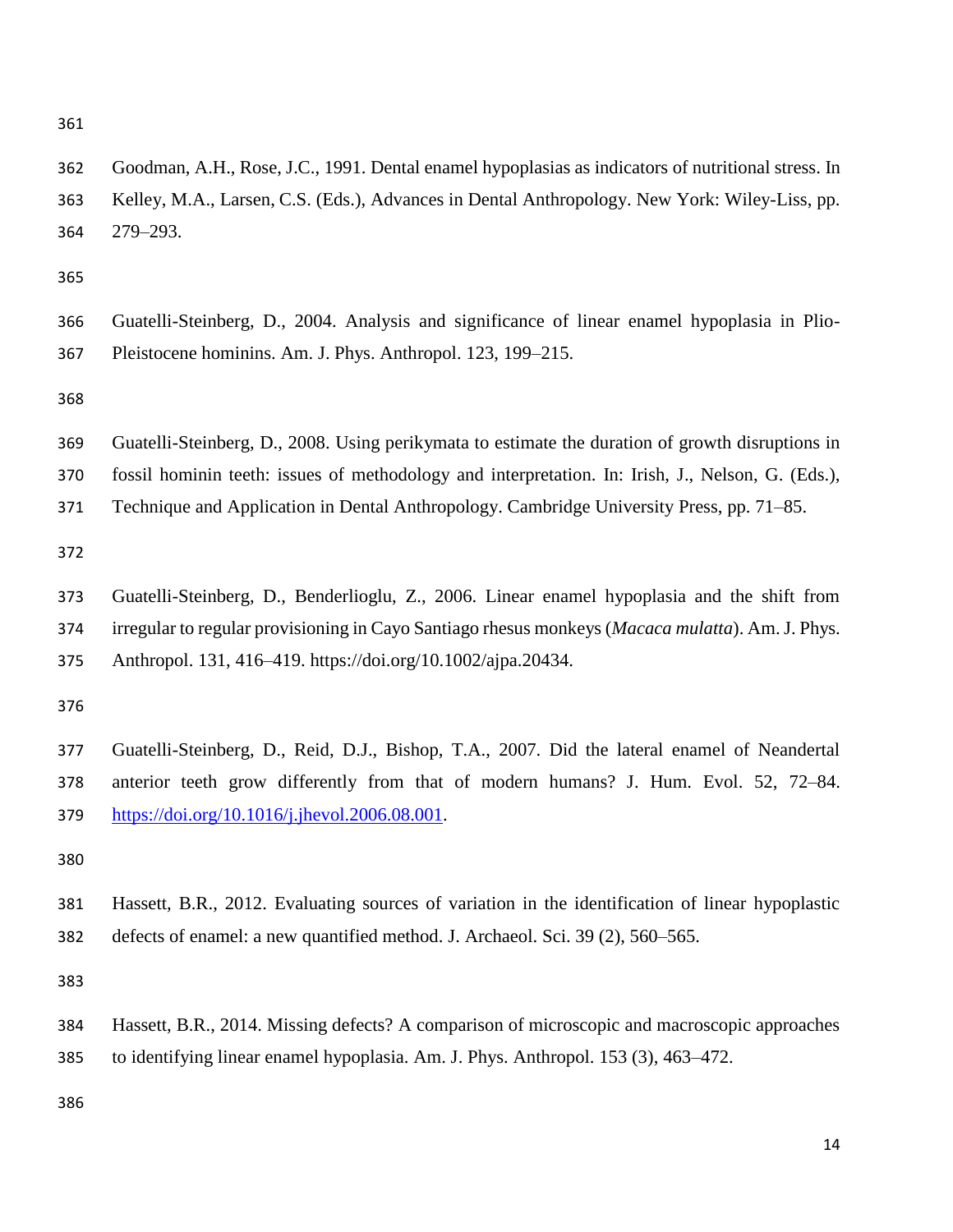Hillson, S., 2014. Tooth Development in Human Evolution and Bioarchaeology. Cambridge University Press, London.

 Hillson, S., Bond, S., 1997. Relationship of enamel hypoplasia to the pattern of tooth crown growth: a discussion. Am. J. Phys. Anthropol. 104, 89–103. https://doi.org/ 10.1002/(SICI)1096- 8644(199709)104:1<89::AID-AJPA6>3.0.CO;2-8.

 Huss-Ashmore, R., Goodman, A.H., Armelagos, G.J., 1982. Nutritional inference from paleopathology. Adv. Archaeol. Method. Theory. 5, 395–474.

 Karakoulaki, S., Tortopidis, D., Andreadis, D., Koidis, P., 2015. Relationship between sleep bruxism and stress determined by saliva biomarkers. Int. J. Prosthod. 28 (5), 467–474. https://doi.org/10.11607/ijp.4296.

 Kyle, B., Reitsema, L.J., Tyler, J., Fabbri, P.F., Vassallo, S., 2018. Examining the osteological paradox: skeletal stress in mass graves versus civilians at the Greek colony of himera (sicily). Am. J. Phys. Anthropol. 167, 161–172.

 Larsen, C. S., 1995. Biological changes in human populations with agriculture. Annu. Rev. Anthropol. 2, 185–213.

 Lavigne, G.J., Khoury, S., Abe, S., Yamaguchi, T., Raphael, K., 2008. Bruxism physiology and pathology: an overview for clinicians. J. Oral Rehabil. 35 (7), 476–494. https:// doi.org/10.1111/j.1365-2842.2008.01881.x.

Lieberman, D.E., 2013. The story of human body, Vintage Books, New York.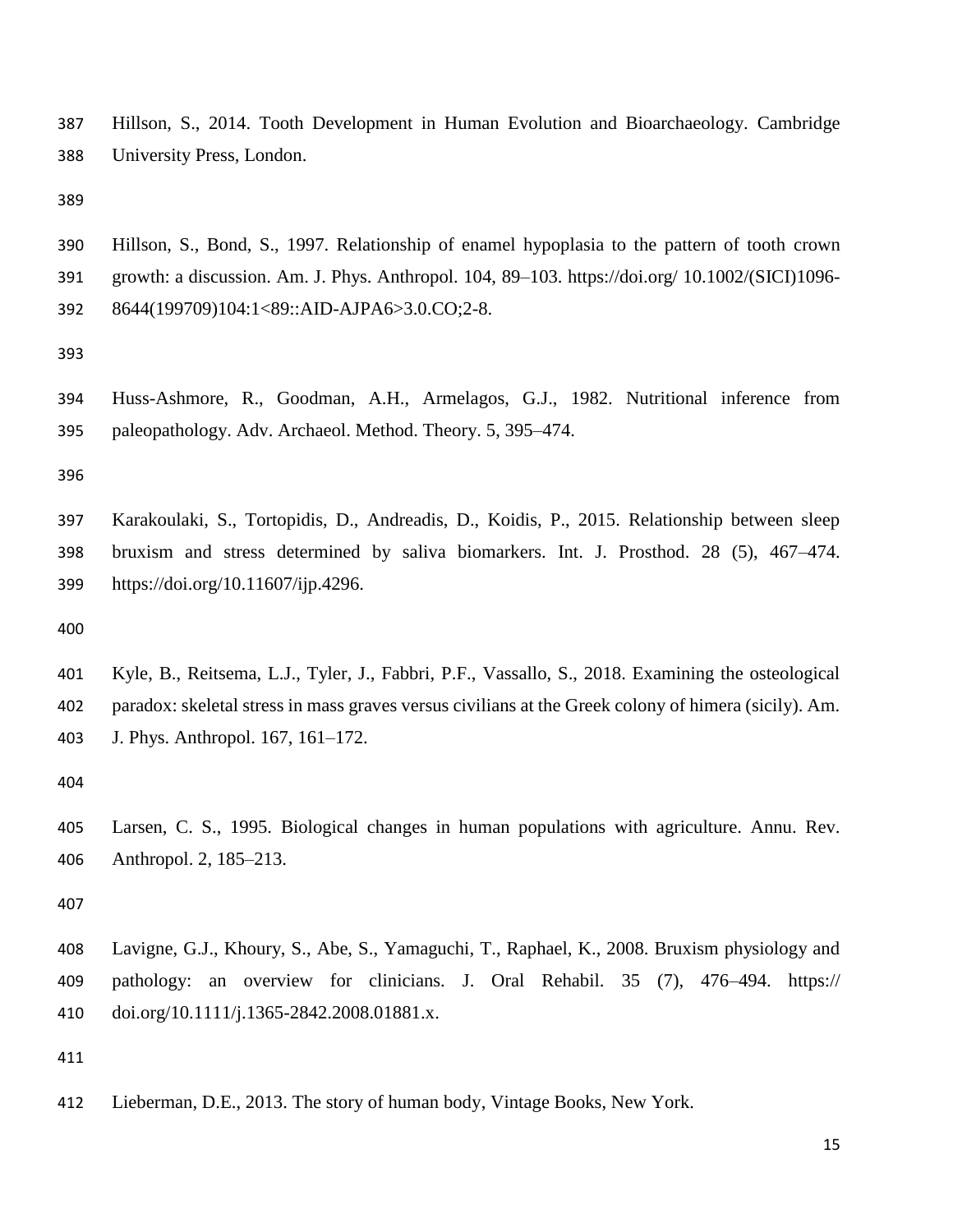| 414                      | Lorentz, K.O., Lemmersa, S.A.M., Chrysostomoua, C., Dirks, W., Zaruri, M.R., Foruzanfar, F.,                                                                                                                                                                            |
|--------------------------|-------------------------------------------------------------------------------------------------------------------------------------------------------------------------------------------------------------------------------------------------------------------------|
| 415                      | Sajjadi, S.M.S., 2019. Use of dental microstructure to investigate the role of prenatal and early life                                                                                                                                                                  |
| 416                      | physiological stress in age at death. J. Archaeol. Sci. $105$ , $85 - 96$ .                                                                                                                                                                                             |
| 417                      |                                                                                                                                                                                                                                                                         |
| 418<br>419               | Lovell, N.C., Whyte, I., 1999. Patterns of dental enamel defects at ancient Mendes, Egypt. Am. J.<br>Phys. Anthropol. 110 (1), 69-80.                                                                                                                                   |
| 420                      |                                                                                                                                                                                                                                                                         |
| 421<br>422               | Manfredini, D., Lobbezoo, F., 2009. Role of psychosocial factors in the etiology of bruxism. J.<br>Orofac. Pain 23 (2), 153-166. http://hdl.handle.net/11245/1.316840                                                                                                   |
| 423                      |                                                                                                                                                                                                                                                                         |
| 424<br>425               | Marklein, K.E., Leahy, R.E., Crews, D.E., 2016. In sickness and in Death: assessing frailty in<br>human skeletal remains. Am. J. Phys. Anthropol. 161, 208–225.                                                                                                         |
| 426                      |                                                                                                                                                                                                                                                                         |
| 427<br>428<br>429        | O'Hara, M. C., Guatelli-Steinberg, D., 2020. Differences in enamel defect expression and enamel<br>growth variables in Macaca fascicularis and Trachypithecus cristatus from Sabah, Borneo. J.<br>Archaeol. Sci. 114, 105078. https://doi.org/10.1016/j.jas.2020.105078 |
| 430                      |                                                                                                                                                                                                                                                                         |
| 431<br>432<br>433<br>434 | Radović, M., Stefanović, S., 2013. The bioarchaeology of the Neolithic transition: Evidence of<br>dental pathologies at Lepenski Vir (Serbia). Documenta Praehistorica 40(1), 75-83. DOI:<br>$10.4312$ /dp.40.7                                                         |
| 435                      | Radović, M., Stefanović, S., Edinborough, K., 2015. Cranial Age Assessment and Cranial                                                                                                                                                                                  |
|                          |                                                                                                                                                                                                                                                                         |

 Pathology from the Mesolithic-Neolithic Inhabitants of the Danube Gorges, Serbia. Journal of Open Archaeology Data 4, e5. DOI: http://doi.org/10.5334/joad.aj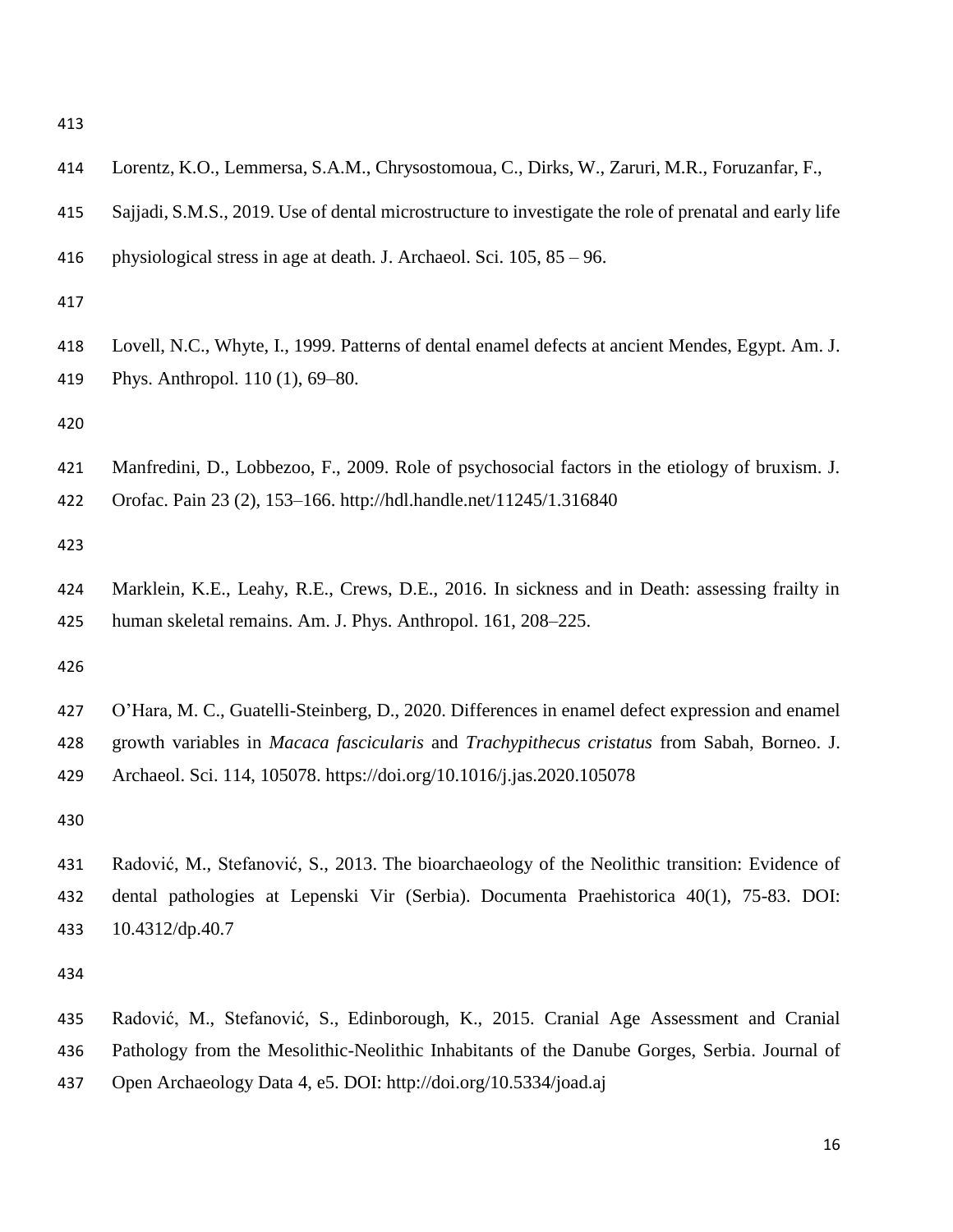Ramirez Rozzi, F.V., Bermudez de Castro, J.M., 2004. Surprisingly rapid growth in Neanderhtals. Nature 428, 936–939.

| 442 | Reitsema, L.J., McIlvaine, B.K., Reitsema LJ. 2014. Reconciling "Stress" and "Health" in Physical  |
|-----|----------------------------------------------------------------------------------------------------|
| 443 | Anthropology: What Can Bioarchaeologists Learn From the Other Subdisciplines. Am. J. Phys.         |
| 444 | Anthropol. 155, 181–185.                                                                           |
| 445 |                                                                                                    |
| 446 | Saczuk, K., Lapinska, B., Wilmont, P., Pawlak, L., Lukomska-Szymanska, M., 2019. Relationship      |
| 447 | between sleep bruxism, perceived stress, and coping strategies. Int. J. Environ. Res. Publ. Health |
| 448 | 16 (17), 3193. https://doi.org/10.3390/ijerph16173193.                                             |
| 449 |                                                                                                    |

 Schwartz, G.T., Reid, D.J., Dean, C.M., Zihlman, A.L., 2006. A faithful record of stressful life events preserved in the dental development record of a juvenile gorilla. Int. J. Primatol. 27(4), 1201–1219.

- Seckler, D., 1980. Malnutrition: an intellectual odyssey. West. J. Agric. Resour. Econ. 5, 219–227.
- Selye, H., 1936. A Syndrome Produced by Diverse Nocuous Agents. Nature. 138, 32.

Selye, H., 1951. The General-Adaptation-Syndrome. Annual Review of Medicine. 2, 327-342.

 Selye, H., 1973. The Evolution of the Stress Concept: The Originator of the Concept Traces Its Development from the Discovery in 1936 of the Alarm Reaction to Modern Therapeutic Applications of Syntoxic and Catatoxic Hormones. American Scientist. 61, 692-699.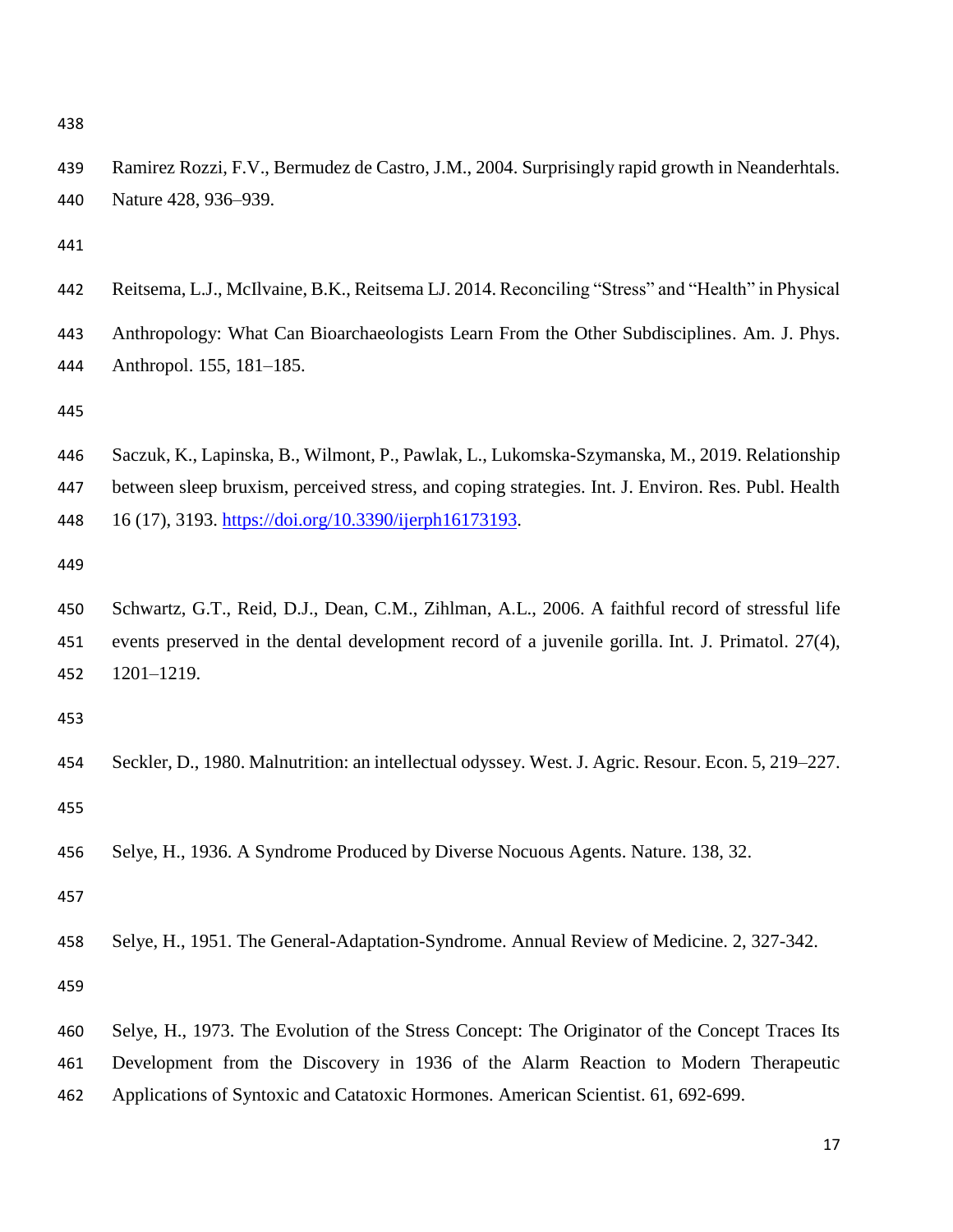- Smith, T.M., 2013. Teeth and human life-history evolution. Annu. Rev. Anthropol. 42, 191–208.
- Smith, T.M., 2018. The Tales Teeth Tell. The MIT Press, London.

 Stuart-MacAdam, P., 1985. Porotic hyperostosis: representative of a childhood condition. Am. J. Phys. Anthropol. 66, 391–398.

Towle, I., Irish, J.D., 2020. Recording and interpreting enamel hypoplasia in samples from

 archaeological and palaeoanthropological contexts. J. Archaeol. Sci. 114, 105077. <https://doi.org/10.1016/j.jas.2020.105077>

 Walker, P.L., Bathurst, R.R., Richman, R., Gjerdrum, T. and Andrushko, V.A., 2009. The causes 476 of porotic hyperostosis and cribra orbitalia: A reappraisal of the iron-deficiency-anemia hypothesis. Am. J. Phys. Anthropol., 139, 109–125. doi:10.1002/ajpa.21031

- World Health Organization. Monitoring the Building Blocks of Health Systems: A Handbook of Indicators and their Measurement Strategies. World Health Organization: Geneva, 2010.
- 
- Wieckiewicz, M., Paradowska-Stolarz, A., Wieckiewicz, W., 2014. Psychosocial aspects of
- bruxism: the most paramount factor influencing teeth grinding. BioMed Res. Int. 1–7. https://doi.org/10.1155/2014/469187